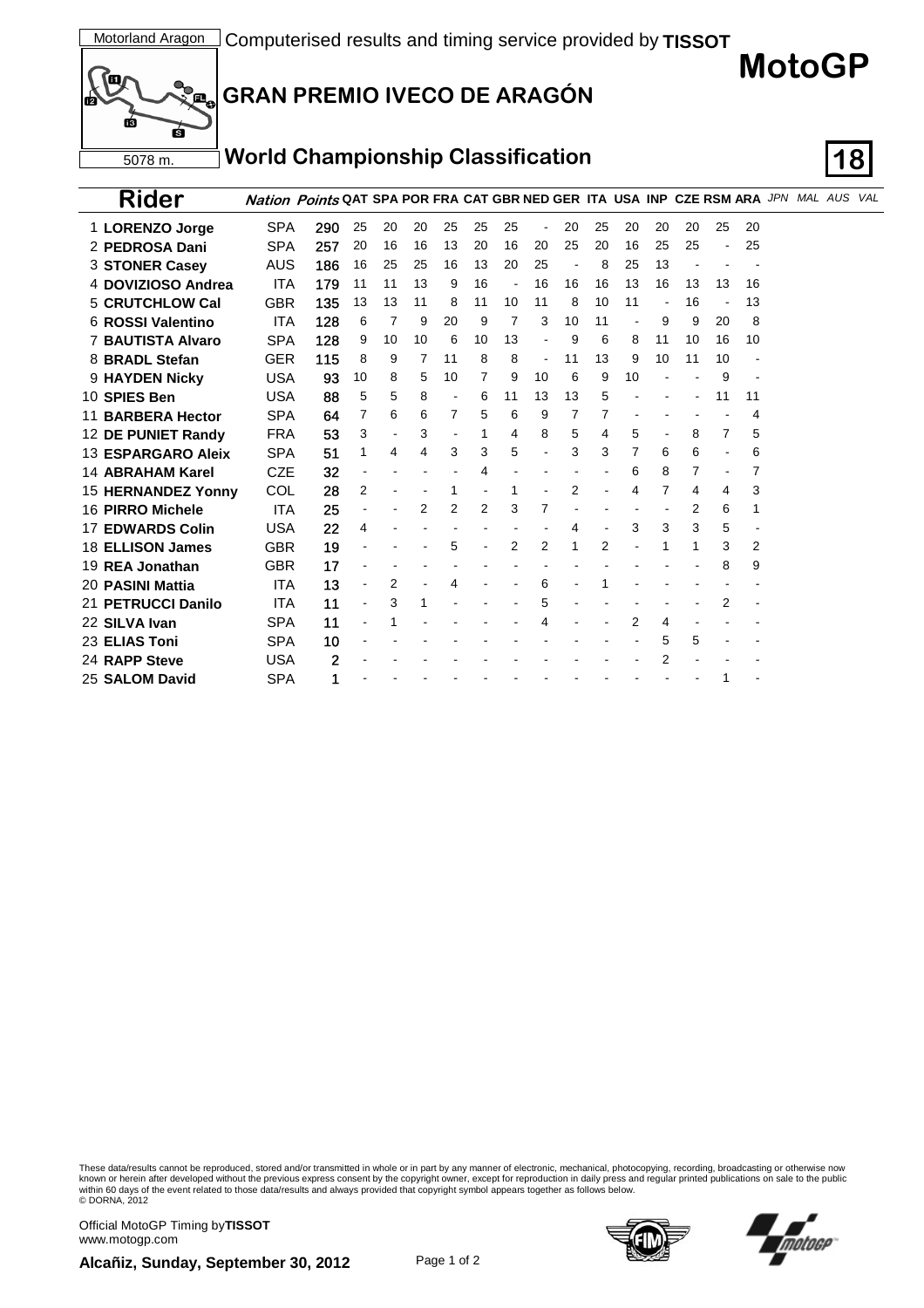| Constructor                       | Points QAT SPA POR FRA CAT GBR NED GER ITA USA INP CZE RSM ARA JPN MAL AUS     |                |    |    |    |    |    |                          |    |    |    |    |    |                          |    |  | VAL |
|-----------------------------------|--------------------------------------------------------------------------------|----------------|----|----|----|----|----|--------------------------|----|----|----|----|----|--------------------------|----|--|-----|
| 1 HONDA                           | 312                                                                            | 20             | 25 | 25 | 16 | 20 | 20 | 25                       | 25 | 20 | 25 | 25 | 25 | 16                       | 25 |  |     |
| 2 YAMAHA                          | 306                                                                            | 25             | 20 | 20 | 25 | 25 | 25 | 16                       | 20 | 25 | 20 | 20 | 20 | 25                       | 20 |  |     |
| <b>3 DUCATI</b>                   | 152                                                                            | 10             | 8  | 9  | 20 | 9  | 9  | 10                       | 10 | 11 | 10 | 9  | 9  | 20                       | 8  |  |     |
| 4 ART                             | 75                                                                             | 3              | 4  | 4  | 5  | 3  | 5  | 8                        | 5  | 4  | 7  | 6  | 8  | 7                        | 6  |  |     |
| 5 BQR                             | 31                                                                             | $\blacksquare$ | 1  |    | 1  |    | 1  | 4                        | 2  |    | 4  | 7  | 4  | 4                        | 3  |  |     |
| 6 FTR                             | 25                                                                             | $\blacksquare$ |    | 2  | 2  | 2  | 3  | 7                        |    |    |    |    | 2  | 6                        |    |  |     |
| <b>7 SUTER</b>                    | 22                                                                             | 4              |    |    |    |    |    |                          |    |    | 3  | 3  | 3  | 5                        |    |  |     |
| 8 IODA                            | 9                                                                              | $\sim$         | 3  |    |    |    |    | 5                        |    |    |    |    |    |                          |    |  |     |
| 9 IODA-SUTER                      | $\overline{2}$                                                                 |                |    |    |    |    |    |                          |    |    |    |    |    | 2                        |    |  |     |
| 10 APR                            | $\overline{2}$                                                                 |                |    |    |    |    |    |                          |    |    |    | 2  |    |                          |    |  |     |
| 11 BQR-FTR                        | $\overline{2}$                                                                 | 2              |    |    |    |    |    |                          |    |    |    |    |    |                          |    |  |     |
| Team                              | Points QAT SPA POR FRA CAT GBR NED GER ITA USA INP CZE RSM ARA JPN MAL AUS VAL |                |    |    |    |    |    |                          |    |    |    |    |    |                          |    |  |     |
|                                   |                                                                                |                |    |    |    |    |    |                          |    |    |    |    |    |                          |    |  |     |
| <b>1 REPSOL HONDA TEAM</b>        | 460                                                                            | 36             | 41 | 41 | 29 | 33 | 36 | 45                       | 25 | 28 | 41 | 38 | 25 | 8                        | 34 |  |     |
| <b>2 YAMAHA FACTORY RACING</b>    | 378                                                                            | 30             | 25 | 28 | 25 | 31 | 36 | 13                       | 33 | 30 | 20 | 20 | 20 | 36                       | 31 |  |     |
| <b>3 MONSTER YAMAHA TECH 3</b>    | 314                                                                            | 24             | 24 | 24 | 17 | 27 | 10 | 27                       | 24 | 26 | 24 | 16 | 29 | 13                       | 29 |  |     |
| <b>4 DUCATI TEAM</b>              | 221                                                                            | 16             | 15 | 14 | 30 | 16 | 16 | 13                       | 16 | 20 | 10 | 9  | 9  | 29                       | 8  |  |     |
| <b>5 SAN CARLO HONDA GRESINI</b>  | 153                                                                            | 9              | 10 | 12 | 8  | 12 | 16 | 7                        | 9  | 6  | 8  | 11 | 12 | 22                       | 11 |  |     |
| <b>6 LCR HONDA MOTOGP</b>         | 115                                                                            | 8              | 9  | 7  | 11 | 8  | 8  | $\overline{\phantom{a}}$ | 11 | 13 | 9  | 10 | 11 | 10                       |    |  |     |
| <b>7 POWER ELECTRONICS ASPA</b>   | 104                                                                            | 4              | 4  | 7  | 3  | 4  | 9  | 8                        | 8  | 7  | 12 | 6  | 14 | 7                        | 11 |  |     |
| <b>8 PRAMAC RACING TEAM</b>       | 74                                                                             | 7              | 6  | 6  | 7  | 5  | 6  | 9                        | 7  | 7  |    | 5  | 5  |                          | 4  |  |     |
| <b>9 AVINTIA BLUSENS</b>          | 40                                                                             | 2              |    |    |    |    | 1  | 4                        | 2  |    | 6  | 11 | 4  | 5                        | 3  |  |     |
| <b>10 CARDION AB MOTORACING</b>   | 32                                                                             |                |    |    |    | 4  |    |                          |    |    | 6  | 8  | 7  | $\overline{\phantom{a}}$ | 7  |  |     |
| <b>11 NGM MOBILE FORWARD RACI</b> | 22                                                                             | 4              |    |    |    |    |    |                          | 4  |    | 3  | 3  | 3  | 5                        |    |  |     |
| <b>12 PAUL BIRD MOTORSPORT</b>    | 19                                                                             |                |    |    | 5  |    | 2  | 2                        | 1  | 2  |    | 1  | 1  | 3                        | 2  |  |     |
| <b>13 SPEED MASTER</b>            | 13                                                                             |                | 2  |    |    |    |    | 6                        |    |    |    |    |    |                          |    |  |     |

These data/results cannot be reproduced, stored and/or transmitted in whole or in part by any manner of electronic, mechanical, photocopying, recording, broadcasting or otherwise now<br>within 60 days of the event related to

Official MotoGP Timing by **TISSOT**www.motogp.com





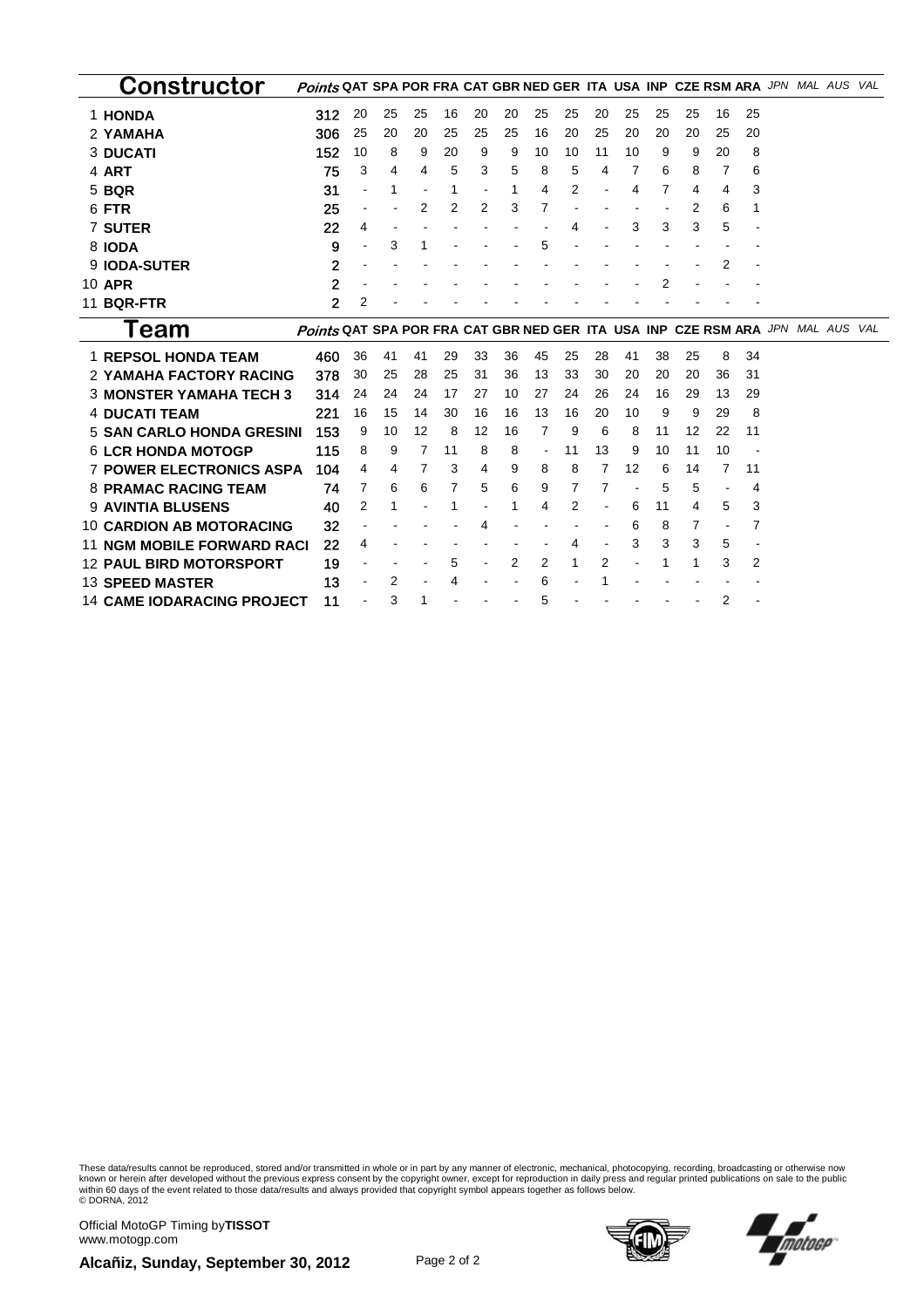

# **Moto2**

#### **World Championship Classification 18**

| Rider                      |            | Nation Points QAT SPA POR FRA CAT GBR NED GER ITA INP CZE RSM ARA JPN MAL AUS VAL |                |                |                |                |    |    |    |    |    |                |    |                |    |  |  |
|----------------------------|------------|-----------------------------------------------------------------------------------|----------------|----------------|----------------|----------------|----|----|----|----|----|----------------|----|----------------|----|--|--|
| 1 MARQUEZ Marc             | <b>SPA</b> | 258                                                                               | 25             | 20             | 25             | $\blacksquare$ | 16 | 16 | 25 | 25 | 11 | 25             | 25 | 25             | 20 |  |  |
| 2 ESPARGARO Pol            | <b>SPA</b> | 210                                                                               | 16             | 25             | 20             | 10             | ÷, | 25 |    | 13 | 20 | 20             | 16 | 20             | 25 |  |  |
| 3 IANNONE Andrea           | <b>ITA</b> | 178                                                                               | 20             | $\overline{2}$ | 11             | 13             | 25 | 13 | 20 |    | 25 | 7              | 13 | 16             | 13 |  |  |
| <b>4 LUTHI Thomas</b>      | SWI        | 166                                                                               | 11             | 16             | 16             | 25             | 20 | 8  |    | 11 | 16 | 11             | 20 | 7              | 5  |  |  |
| <b>5 REDDING Scott</b>     | <b>GBR</b> | 131                                                                               | 10             | 13             | 5              | 16             | 6  | 20 | 16 |    | 10 | 10             |    | 9              | 16 |  |  |
| 6 KALLIO Mika              | <b>FIN</b> | 110                                                                               | 6              | 9              | 7              | 11             | 7  | 6  | 6  | 20 | 5  | 13             | 7  | 13             |    |  |  |
| <b>7 SMITH Bradley</b>     | <b>GBR</b> | 96                                                                                | 7              | 5              | 6              | 6              | 4  | 9  | 10 | 9  | 13 | $\blacksquare$ | 8  | 8              | 11 |  |  |
| 8 RABAT Esteve             | <b>SPA</b> | 77                                                                                | 13             |                |                | 5              | 13 | 3  | 13 | 4  |    | 5              | 6  | 11             | 4  |  |  |
| 9 ZARCO Johann             | <b>FRA</b> | 76                                                                                | 4              | 6              | 13             |                | 5  |    | 8  | 5  | 6  | 4              | 9  | 6              | 10 |  |  |
| 10 CORTI Claudio           | <b>ITA</b> | 74                                                                                | $\blacksquare$ | 10             | 2              | 20             | 3  | 10 |    | 7  | 7  | 6              |    | 2              | 7  |  |  |
| 11 AEGERTER Dominiqu       | SWI        | 74                                                                                | $\blacksquare$ | 8              | 4              | 1              | 9  | 7  | 9  | 6  | 8  | 9              | 2  | 10             | 1  |  |  |
| 12 CORSI Simone            | <b>ITA</b> | 68                                                                                | 8              |                |                |                | 11 | 11 |    | 10 | L, | 8              | 11 | $\blacksquare$ | 9  |  |  |
| 13 DE ANGELIS Alex         | <b>RSM</b> | 61                                                                                |                | 4              | 10             |                | 2  | 5  | 11 | 16 |    |                | 10 | 3              |    |  |  |
| <b>14 SIMON Julian</b>     | <b>SPA</b> | 42                                                                                | 1              |                | 8              | 3              |    |    | 2  | 1  | 2  | 16             | 5  | 4              |    |  |  |
| 15 NAKAGAMI Takaaki        | <b>JPN</b> | 41                                                                                | 2              | 11             | $\overline{a}$ |                | 10 |    | 4  |    | 9  |                |    | 5              |    |  |  |
| 16 ELIAS Toni              | <b>SPA</b> | 34                                                                                | 3              | 7              | 9              | 4              |    | 4  | 7  |    |    |                |    |                |    |  |  |
| <b>17 KRUMMENACHER Ran</b> | SWI        | 24                                                                                | 5              |                |                |                | 8  | 2  | 5  |    | 4  |                |    |                |    |  |  |
| <b>18 TEROL Nicolas</b>    | <b>SPA</b> | 19                                                                                |                |                |                | $\overline{2}$ | 1  |    |    | 2  | 3  | 3              | 4  | 1              | 3  |  |  |
| 19 WEST Anthony            | <b>AUS</b> | 17                                                                                |                |                |                | 9              |    |    |    |    |    | $\overline{2}$ |    |                | 6  |  |  |
| 20 SIMEON Xavier           | <b>BEL</b> | 17                                                                                |                | 3              | 3              |                |    |    | 3  | 8  |    |                |    |                |    |  |  |
| 21 DI MEGLIO Mike          | <b>FRA</b> | 12                                                                                | 9              |                |                |                |    |    |    |    |    |                |    |                | 2  |  |  |
| 22 TORRES Jordi            | <b>SPA</b> | 11                                                                                |                |                |                |                |    |    |    |    |    |                | 3  |                | 8  |  |  |
| 23 NEUKIRCHNER Max         | <b>GER</b> | 8                                                                                 |                |                |                | 8              |    |    |    |    |    |                |    |                |    |  |  |
| 24 WILAIROT Ratthapark     | <b>THA</b> | 8                                                                                 |                |                |                | 7              |    |    |    |    |    |                |    |                |    |  |  |
| <b>25 CARDUS Ricard</b>    | <b>SPA</b> | 6                                                                                 |                |                |                |                |    |    |    | 3  | 1  |                |    |                |    |  |  |
| 26 PONS Axel               | <b>SPA</b> |                                                                                   |                |                |                |                |    |    |    |    |    |                |    |                |    |  |  |
| 27 REA Gino                | <b>GBR</b> | 1                                                                                 |                |                |                |                |    |    |    |    |    |                |    |                |    |  |  |
|                            |            |                                                                                   |                |                |                |                |    |    |    |    |    |                |    |                |    |  |  |

| :onstructor       | <b>Points QAT SPA POR FRA CAT GBR NED GER ITA INP CZE RSM ARA JPN MAL AUS VAL</b> |        |        |                  |        |      |        |        |       |        |                |      |   |       |  |  |
|-------------------|-----------------------------------------------------------------------------------|--------|--------|------------------|--------|------|--------|--------|-------|--------|----------------|------|---|-------|--|--|
| 1 SUTER           | 292                                                                               | -25    | -20    | -25              | - 25   |      | 20 16  |        | 25 25 | 16     | - 25           | -25  |   | 25 20 |  |  |
| 2 KALEX           | 256                                                                               | 16     | 25     | -20              | -20    | 13   | -25    | 16     | -20   | 20     | 20             | 16   |   | 20 25 |  |  |
| 3 SPEED UP        | 178                                                                               | - 20   | 2      | -11              | 13     | 25   | - 13   | -20    |       | - 25   | $\overline{7}$ | 13   |   | 16 13 |  |  |
| 4 TECH 3          | 96                                                                                |        | 5      | - 6              | 6      | 4    | 9      | 10     | 9     | - 13   |                | $-8$ |   | 8 11  |  |  |
| 5 FTR             | 88                                                                                | -8     | $\sim$ | $\sim 100$       | $\sim$ | -11  | - 11   | 11     | 16    | $\sim$ | 8              | -11  | 3 | - 9   |  |  |
| 6 MOTOBI          | 76                                                                                | 4      | -6     | -13              |        | $-5$ | $\sim$ | 8      | 5     | -6     | 4              | -9   | 6 | -10   |  |  |
| <b>7 MORIWAKI</b> | 10                                                                                | $\sim$ |        | $\sim$ 100 $\pm$ | 9      |      |        |        |       |        |                |      |   |       |  |  |
| 8 AJR             | 6                                                                                 |        |        |                  |        |      |        | $\sim$ |       |        |                |      |   |       |  |  |

These data/results cannot be reproduced, stored and/or transmitted in whole or in part by any manner of electronic, mechanical, photocopying, recording, broadcasting or otherwise now<br>known or herein after developed without © DORNA, 2012

Official MotoGP Timing by **TISSOT**www.motogp.com



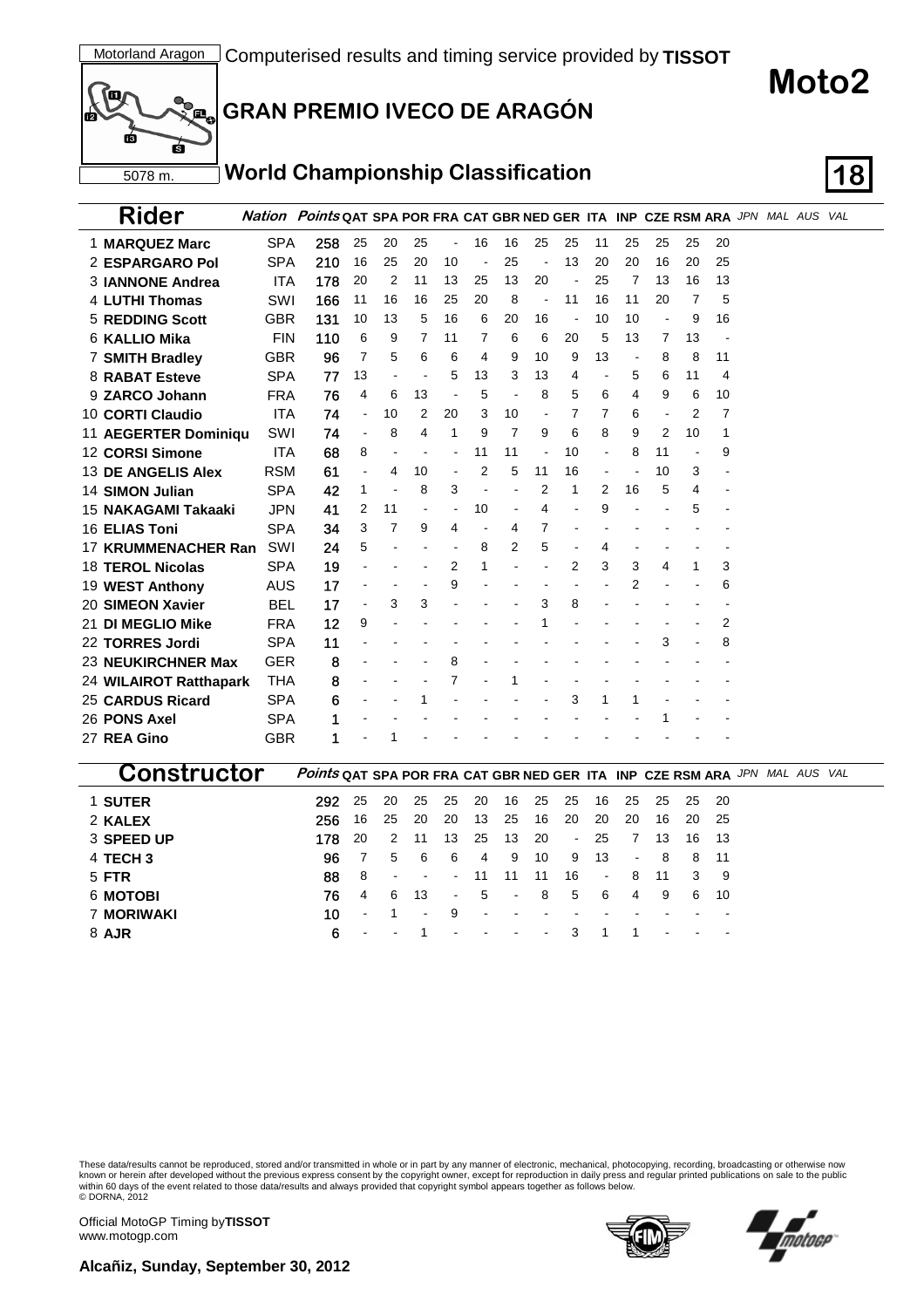

#### **World Championship Classification 18**

| Rider                                        |            | Nation Points QAT SPA POR FRA CAT GBR NED GER ITA INP CZE RSM ARA JPN MAL AUS VAL |                |                          |                          |                |                |                |    |                          |                |                          |                |                |                |  |  |
|----------------------------------------------|------------|-----------------------------------------------------------------------------------|----------------|--------------------------|--------------------------|----------------|----------------|----------------|----|--------------------------|----------------|--------------------------|----------------|----------------|----------------|--|--|
| 1 CORTESE Sandro                             | GER        | 245                                                                               | 16             | 16                       | 25                       | 10             | 20             | 16             | 20 | 25                       | 16             | 20                       | 16             | 25             | 20             |  |  |
| 2 SALOM Luis                                 | <b>SPA</b> | 194                                                                               | 13             | 20                       | 16                       | ÷,             | 6              | 20             | 13 | 16                       | $\blacksquare$ | 25                       | 20             | 20             | 25             |  |  |
| 3 VIÑALES Maverick                           | <b>SPA</b> | 179                                                                               | 25             | 10                       | 20                       | $\blacksquare$ | 25             | 25             | 25 | $\blacksquare$           | 25             | ÷,                       | 13             | 11             |                |  |  |
| 4 FENATI Romano                              | <b>ITA</b> | 120                                                                               | 20             | 25                       | $\blacksquare$           |                | $\overline{7}$ | 9              | 4  | $\blacksquare$           | 20             | 11                       | 8              | 16             |                |  |  |
| 5 RINS Alex                                  | <b>SPA</b> | 106                                                                               | 6              | 13                       | 9                        | 16             |                | $\blacksquare$ | 10 | $\ddot{\phantom{a}}$     | 9              | 9                        | 11             | 13             | 10             |  |  |
| 6 KENT Danny                                 | <b>GBR</b> | 83                                                                                | 8              | $\blacksquare$           | 8                        | L,             | $\blacksquare$ | 10             | 16 | $\blacksquare$           | 11             | 4                        | 9              | 4              | 13             |  |  |
| <b>7 MASBOU Alexis</b>                       | <b>FRA</b> | 81                                                                                | $\blacksquare$ | 11                       | 7                        | $\overline{a}$ | 11             | 13             | 9  | 20                       | 4              | 6                        |                | ä,             |                |  |  |
| 8 KHAIRUDDIN Zulfahmi                        | <b>MAL</b> | 81                                                                                | 10             | 6                        | 13                       | L,             | 8              | 7              | 5  | 10                       | 7              | 10                       | $\blacksquare$ | 5              | $\blacksquare$ |  |  |
| 9 OLIVEIRA Miguel                            | <b>POR</b> | 74                                                                                | 11             |                          | $\blacksquare$           | $\blacksquare$ | 16             | 6              | 6  | $\blacksquare$           | ÷.             | 13                       | 7              | $\overline{7}$ | 8              |  |  |
| 10 FOLGER Jonas                              | <b>GER</b> | 72                                                                                |                |                          |                          | 5              |                |                |    |                          | $\blacksquare$ | 16                       | 25             | 10             | 16             |  |  |
| 11 VAZQUEZ Efren                             | <b>SPA</b> | 70                                                                                | ä,             | $\overline{\phantom{a}}$ | 11                       | $\overline{a}$ | $\overline{a}$ | 11             | 7  | 11                       | 10             |                          |                | 9              | 11             |  |  |
| 12 ANTONELLI Niccolò                         | <b>ITA</b> | 69                                                                                | ä,             | 8                        | 10                       | 13             | 4              | 3              | L, | 4                        | 13             | $\overline{\phantom{a}}$ |                | 8              | 6              |  |  |
| <b>13 ROSSI Louis</b>                        | <b>FRA</b> | 68                                                                                | 7              | $\overline{a}$           | $\overline{\phantom{a}}$ | 25             | 13             | $\blacksquare$ | 11 | $\overline{a}$           |                | 3                        | $\blacksquare$ | $\blacksquare$ | 9              |  |  |
| 14 SISSIS Arthur                             | AUS        | 58                                                                                | 9              | $\overline{a}$           | 3                        | 11             | $\overline{a}$ | 8              |    | 7                        | L,             | 5                        | 2              | 6              | 7              |  |  |
| 15 KORNFEIL Jakub                            | <b>CZE</b> | 58                                                                                | 1              | $\overline{\phantom{a}}$ | 6                        | $\blacksquare$ | 5              | 5              | 3  | 6                        | 8              | 8                        | 10             | 1              | 5              |  |  |
| 16 MONCAYO Alberto                           | <b>SPA</b> | 52                                                                                | 2              | 9                        | 2                        | 20             | 2              | 1              |    | $\overline{\phantom{a}}$ |                | 7                        | 4              | 2              | 3              |  |  |
| 17 FAUBEL Hector                             | <b>SPA</b> | 52                                                                                | 4              | 7                        | 4                        | $\overline{a}$ | 9              | 4              | 1  | 9                        | 6              |                          | 5              | 3              |                |  |  |
| 18 AJO Niklas                                | <b>FIN</b> | 23                                                                                | 3              | $\overline{a}$           |                          | 1              | $\blacksquare$ | 2              | 8  | 2                        | 5              |                          |                |                | 2              |  |  |
| 19 TECHER Alan                               | <b>FRA</b> | 21                                                                                | 5              | 2                        | ä,                       | 8              | 3              |                |    | 3                        |                |                          |                |                |                |  |  |
| 20 TONUCCI Alessandro                        | ITA        | 18                                                                                |                | 5                        |                          | $\overline{2}$ |                |                |    |                          |                | 1                        | 6              |                | 4              |  |  |
| 21 MARQUEZ Alex                              | <b>SPA</b> | 16                                                                                | ۰              | 4                        | 1                        | $\blacksquare$ | 10             |                |    |                          |                |                          |                |                | 1              |  |  |
| 22 MILLER Jack                               | <b>AUS</b> | 14                                                                                |                | ٠                        |                          |                | 1              |                |    | 13                       |                |                          |                |                |                |  |  |
| 23 MORENO Ivan                               | <b>SPA</b> | 10                                                                                |                | 3                        |                          | 7              |                |                |    |                          |                |                          |                |                |                |  |  |
| 24 IWEMA Jasper                              | <b>NED</b> | 9                                                                                 |                |                          |                          | 9              |                |                |    |                          |                |                          |                |                |                |  |  |
| 25 GRUENWALD Luca                            | <b>GER</b> | 8                                                                                 |                |                          |                          |                |                |                |    | 8                        |                |                          |                |                |                |  |  |
| 26 PEDONE Giulian                            | SWI        | 7                                                                                 |                | 1                        |                          | 6              |                |                |    |                          |                |                          |                |                |                |  |  |
| 27 FINSTERBUSCH Toni                         | GER        | 7                                                                                 |                |                          |                          |                |                |                | 2  | 5                        |                |                          |                |                |                |  |  |
| 28 MARTIN Adrian                             | <b>SPA</b> | 6                                                                                 |                |                          |                          |                |                |                |    |                          | 3              |                          | 3              |                |                |  |  |
| 29 BINDER Brad                               | <b>RSA</b> | 5                                                                                 |                |                          | 5                        |                |                |                |    |                          |                |                          |                |                |                |  |  |
| <b>30 SCHROTTER Marcel</b><br>31 HANUS Kevin | GER<br>GER | 4                                                                                 |                |                          |                          | 4<br>3         |                |                |    |                          |                |                          |                |                |                |  |  |
| 32 VIÑALES Isaac                             | SPA        | 3<br>2                                                                            |                |                          |                          |                |                |                |    |                          |                | 2                        |                |                |                |  |  |
|                                              | <b>ITA</b> | 2                                                                                 |                |                          |                          |                |                |                |    |                          | 2              |                          |                |                |                |  |  |
| 33 CALIA Kevin<br>34 McPHEE John             | GBR        | 1                                                                                 |                |                          |                          |                |                |                |    |                          |                |                          | 1              |                |                |  |  |
| 35 RINALDI Michael Rube                      | <b>ITA</b> | 1                                                                                 |                |                          |                          |                |                |                |    |                          | 1              |                          |                |                |                |  |  |
| 36 GROTZKYJ Simone                           | <b>ITA</b> | 1                                                                                 |                |                          |                          |                |                |                |    | 1                        |                |                          |                |                |                |  |  |
|                                              |            |                                                                                   |                |                          |                          |                |                |                |    |                          |                |                          |                |                |                |  |  |

These data/results cannot be reproduced, stored and/or transmitted in whole or in part by any manner of electronic, mechanical, photocopying, recording, broadcasting or otherwise now<br>known or herein after developed without © DORNA, 2012

Official MotoGP Timing by **TISSOT**www.motogp.com





**Moto3**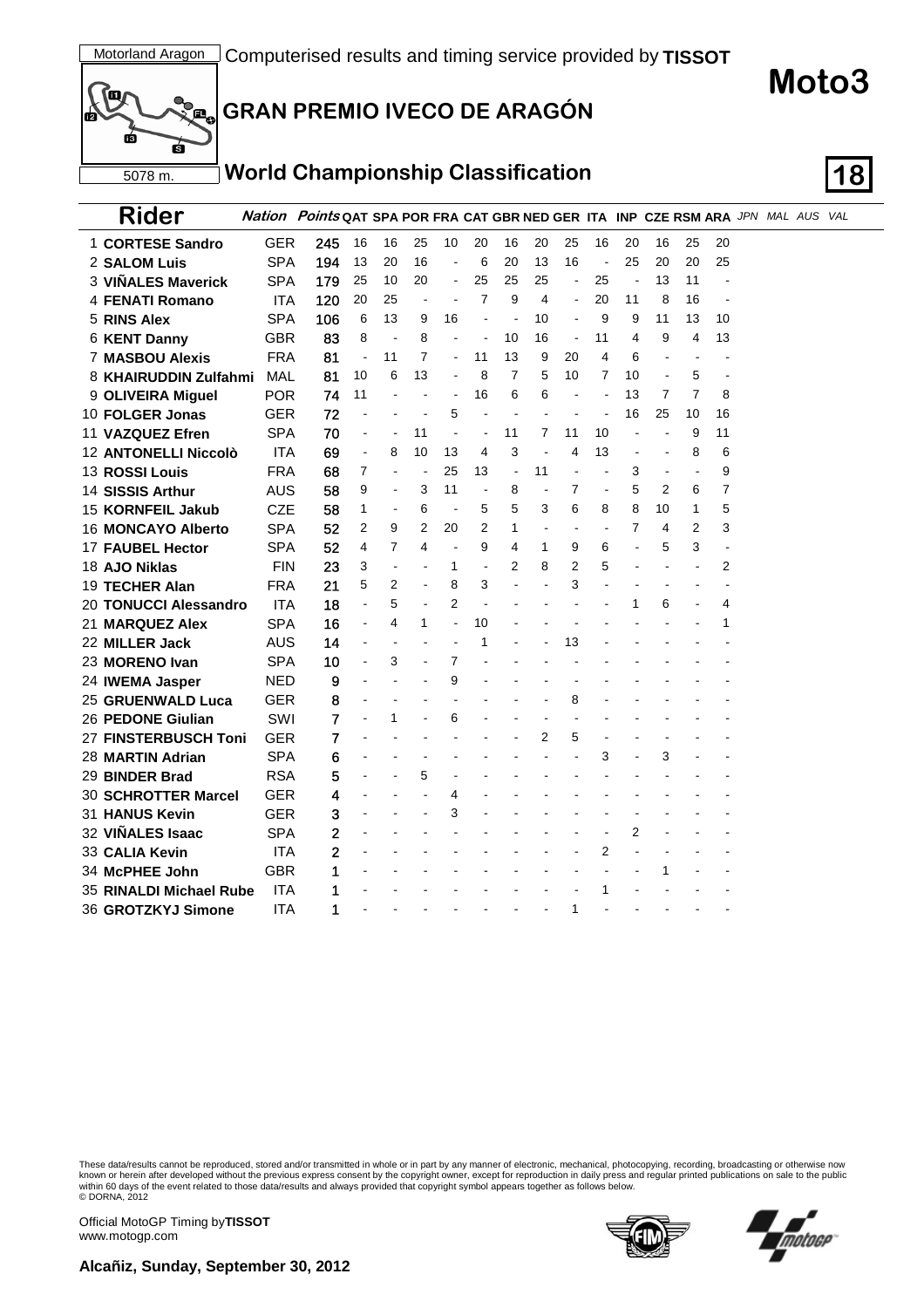**Rider Nation Points QAT SPA POR FRA CAT GBR NED GER ITA INP CZE RSM ARA** *JPN MAL AUS VAL*

| Constructor          | <b>Points QAT SPA POR FRA CAT GBR NED GER ITA INP CZE RSM ARA JPN MAL AUS VAL</b> |                |    |        |    |                |                |    |    |    |    |    |    |     |  |  |
|----------------------|-----------------------------------------------------------------------------------|----------------|----|--------|----|----------------|----------------|----|----|----|----|----|----|-----|--|--|
| 1 FTR HONDA          | 257                                                                               | 25             | 25 | 20     | 25 | 25             | 25             | 25 | 11 | 25 | 11 | 13 | 16 | -11 |  |  |
| 2 KTM                | 246                                                                               | 16             | 16 | 25     | 11 | 20             | 16             | 20 | 25 | 16 | 20 | 16 | 25 | -20 |  |  |
| 3 KALEX KTM          | 228                                                                               | 13             | 20 | 16     | 20 | 9              | 20             | 13 | 16 | 6  | 25 | 25 | 20 | 25  |  |  |
| <b>4 SUTER HONDA</b> | 138                                                                               | 11             | 13 | 9      | 16 | 16             | 6              | 10 | 1  | 9  | 13 | 11 | 13 | 10  |  |  |
| 5 HONDA              | 84                                                                                | $\blacksquare$ | 11 | 7      | 3  | 11             | 13             | 9  | 20 | 4  | 6  |    |    |     |  |  |
| <b>6 TSR HONDA</b>   | 21                                                                                | 5              | 2  | $\sim$ | 8  | -3             | $\blacksquare$ |    | 3  |    |    |    |    |     |  |  |
| <b>7 FGR HONDA</b>   | 9                                                                                 |                |    |        | 9  | $\blacksquare$ |                |    |    |    |    |    |    |     |  |  |
| 8 IODA               | 5                                                                                 |                |    |        | 5  |                |                |    |    |    |    |    |    |     |  |  |
| 9 MAHINDRA           | 4                                                                                 |                |    |        | 4  |                |                |    |    |    |    |    |    |     |  |  |
| <b>10 KRP HONDA</b>  |                                                                                   |                |    |        |    |                |                |    |    |    |    |    |    |     |  |  |
| <b>11 ORAL</b>       |                                                                                   |                |    |        |    |                |                |    |    |    |    |    |    |     |  |  |

These data/results cannot be reproduced, stored and/or transmitted in whole or in part by any manner of electronic, mechanical, photocopying, recording, broadcasting or otherwise now<br>known or herein after developed without © DORNA, 2012

Official MotoGP Timing by **TISSOT**www.motogp.com





**Alcañiz, Sunday, September 30, 2012**